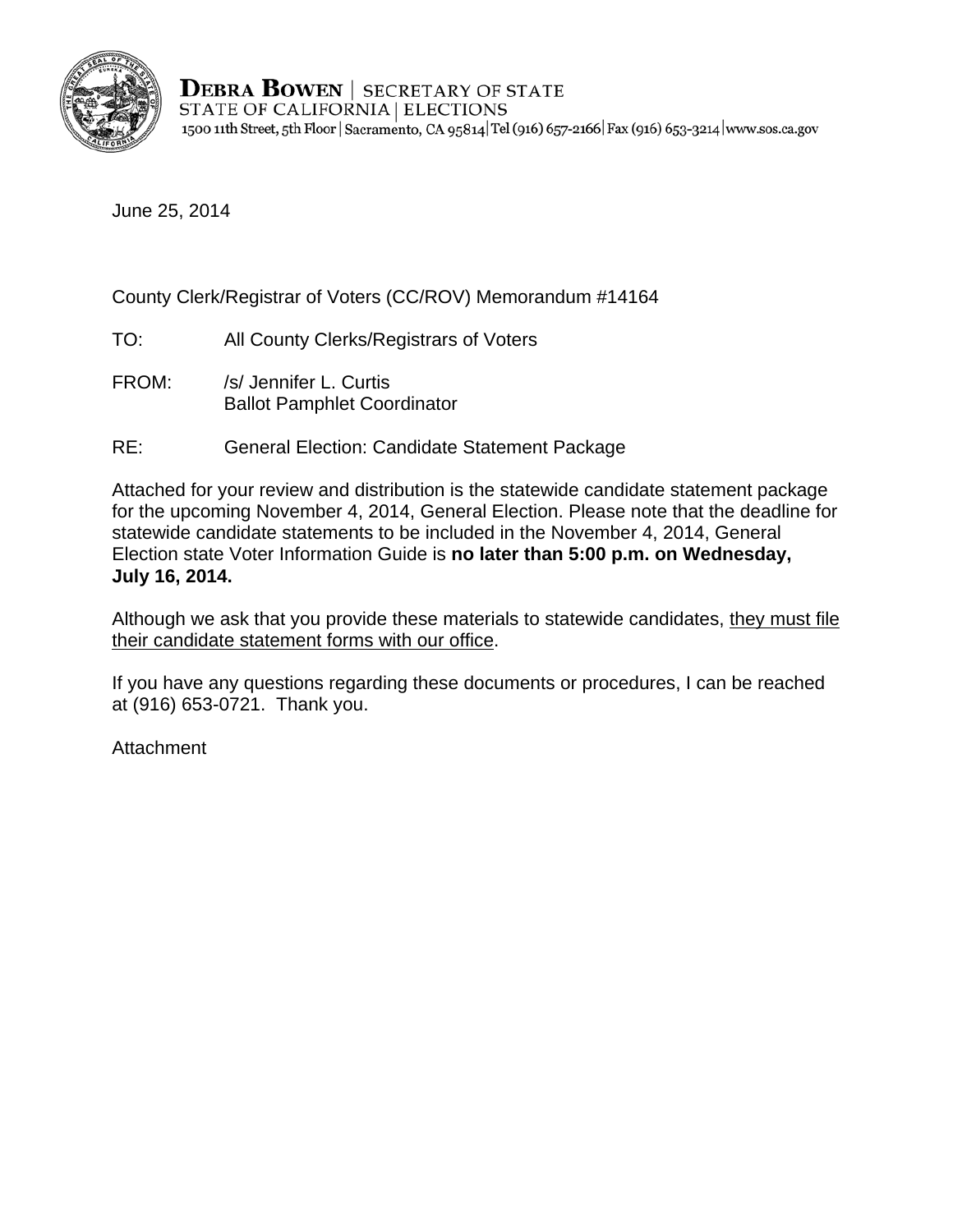

#### **Candidate Statement Guidelines**

- The text of the statement shall not exceed 250 words. Word count standards are governed by Elections Code section 9.
- The statement should be typewritten, double-spaced, and in standard paragraph style. Do not use bullets, tables, lists, or other material requiring indentation.
- □ Words that are underlined, in italics, in bold, or in all upper-case letters will be typeset in italics.
- □ The statement may not make reference to any opponent of the candidate.
- The candidate statement shall be accompanied by a declaration that the statement being submitted is true and correct and shall be attested to and signed by the candidate.
- Statements shall be printed in the state Voter Information Guide (Ballot Pamphlet) in the order determined by a random alphabet drawn in substantially the same manner as set forth in Elections Code section 13112. The names and statements will remain in this order throughout the state and do not rotate as names do on actual ballots.

#### **Form 501 Filing**

- Only candidates who filed a Form 501 accepting the voluntary expenditure limits may buy space for a 250-word candidate statement in the state Voter Information Guide.
- □ Form 501 filing requirements do not apply to candidates running for United States Senate.

#### **Payment for Candidate Statement**

- The fee for a candidate statement to be included in the state Voter Information Guide for the November 4, 2014, General Election is \$25.00 per word, not to exceed \$6,250.00 (250 words).
- In order to obtain a statement in the state Voter Information Guide, payment in the amount of \$25.00 per word, not to exceed \$6,250.00, must be included with the candidate statement package by check or money order, payable to the *Secretary of State*.
- □ If payment is made by check, the check amount should be left blank with a note on the check indicating that the check is "Not to exceed \$6,250.00." The Secretary of State's office will conduct a word count to determine the cost and will forward to the candidate a copy of the executed check in the appropriate amount for his or her records.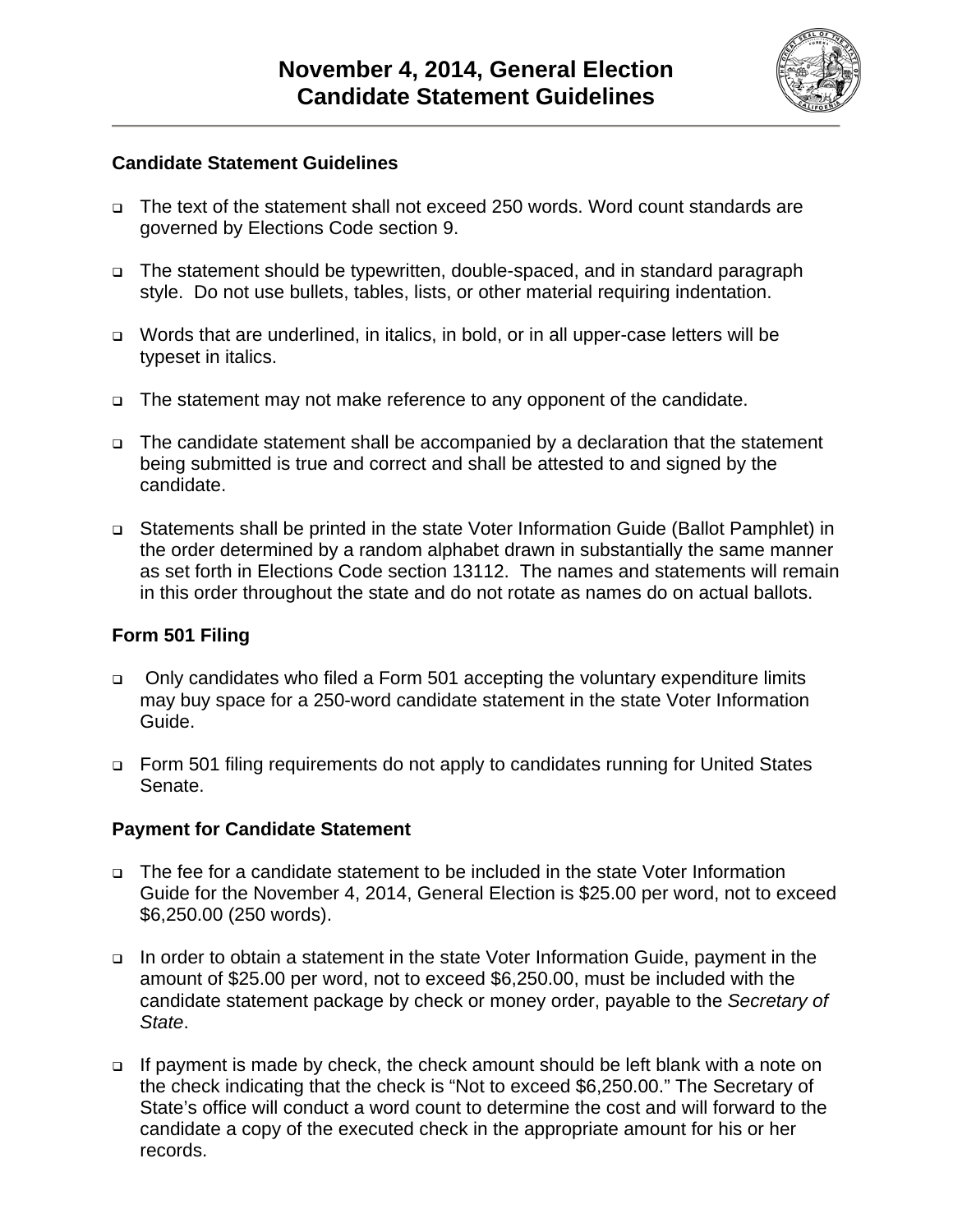If a payment for the candidate statement is not received, or if the payment is made by a check and it does not clear the candidate's banking institution before the end of the state Voter Information Guide public display period (August 11, 2014), the candidate statement **will not** be printed in the state Voter Information Guide.

### **Further Information**

- The candidate statement must be filed and received by the Secretary of State's Elections Division **no later than 5:00 p.m. on Wednesday, July 16, 2014.**
- The candidate statement and accompanying forms may be submitted via fax by the deadline. Faxed copies may be sent to (916) 653-3214. Candidate statements and accompanying forms may also be scanned and emailed to candidate-statements@sos.ca.gov by the deadline. The original copies of faxed or emailed statements and accompanying forms must be received within 72 hours.
- The original copy of the candidate statement and accompanying forms must be mailed to the Secretary of State's Elections Division at  $1500 \, 11^{\text{th}}$  Street - Fifth Floor, Sacramento, CA 95814 – Attention: Jennifer Curtis.
- All eligible candidates are given an opportunity to purchase and submit a new candidate statement that is different from that used in the primary election. If a candidate chooses to use their statement from the primary election, they must resubmit their statement and pay the filing fees no later than 5:00 p.m. on Wednesday, July 16, 2014.
- □ If the Secretary of State's Elections Division has not received a candidate statement and accompanying forms by the established deadline, it **will not** be printed in the state Voter Information Guide.
- Should the Secretary of State's office disqualify any statement based on these provisions, the Secretary of State's office shall immediately notify the candidate of the specific objections. The candidate may address the objections by making appropriate changes.
- No filed statement shall be made public or shall be available for viewing until the entire state Voter Information Guide is available for public examination, beginning July 22, 2014, pursuant to Government Code section 88006 and Elections Code section 9092.
- All statements filed shall be subject to examination and challenge pursuant to the provisions of Elections Code section 9092 and Government Code section 88006 July 22, 2014 through August 11, 2014.
- A statement may be withdrawn, but shall not be changed once it is filed, unless required by the Secretary of State's office.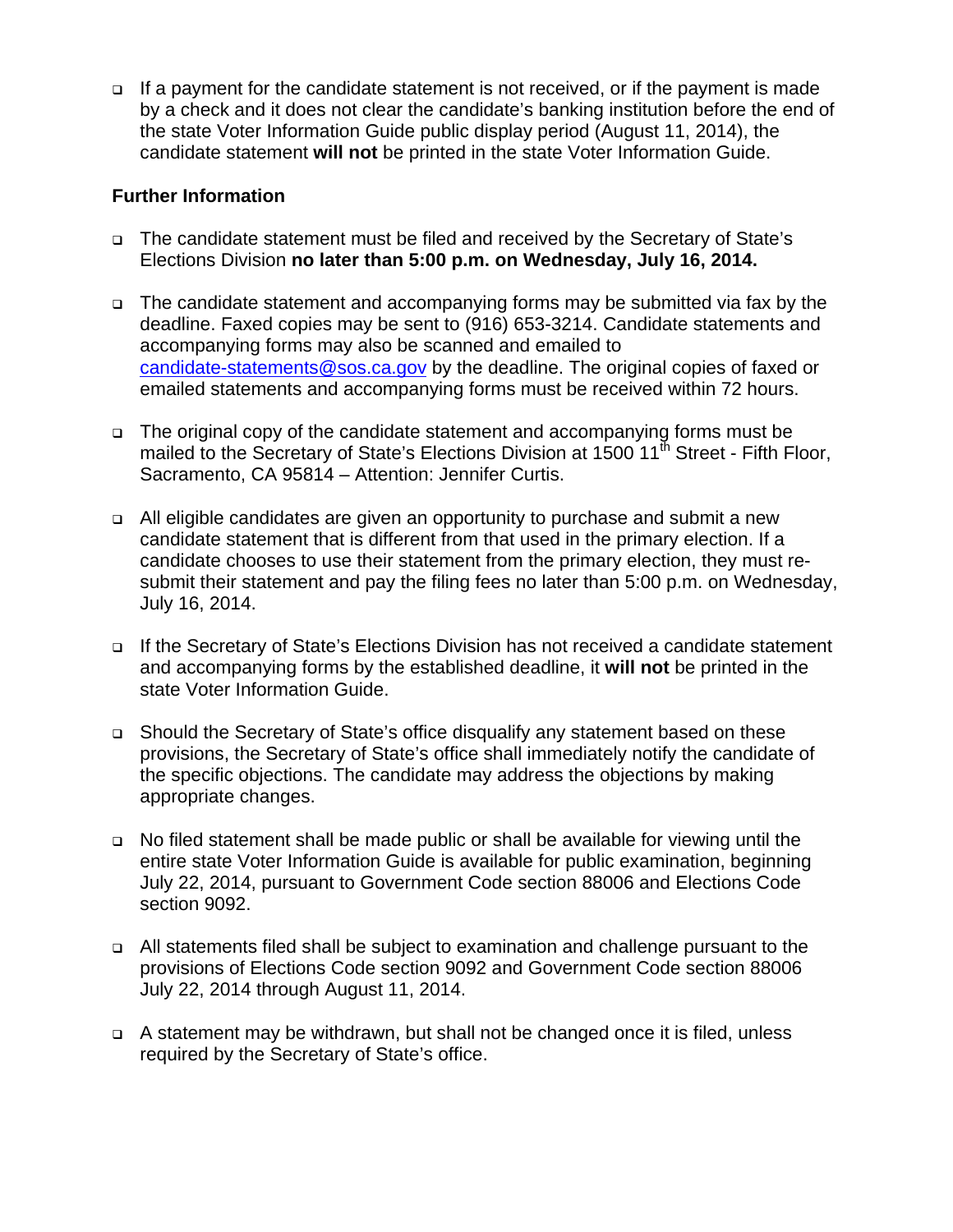

The following form shall be used for candidate statements submitted to the Secretary of State's office for inclusion in the state Voter Information Guide for the November 4, 2014, General Election. This form must be submitted to the Elections Division of the Secretary of State's office **no later than 5:00 p.m. on Wednesday, July 16, 2014.** 

- A maximum of 250 words may be used. Word count standards shall be pursuant to Elections Code section 9.
- All statements should be typewritten, double-spaced, and in standard paragraph style. Do not use bullets, tables, lists, or other material requiring indentation.
- □ Words that are underlined, in italics, in bold, or in all upper-case letters will be typeset in italics.
- □ The statement may not make reference to any opponent of the candidate.
- Please refer to the section in this packet entitled "Candidate Statement Guidelines" for a complete list of requirements.

| Candidate's Name:    |  |
|----------------------|--|
| Office Being Sought: |  |

Political Party Preference: **Example 2018** 

The following optional information will appear with your candidate statement **(this information is not included in the 250 word count):** 

| Website: <u>___________________________________</u> |  |  |
|-----------------------------------------------------|--|--|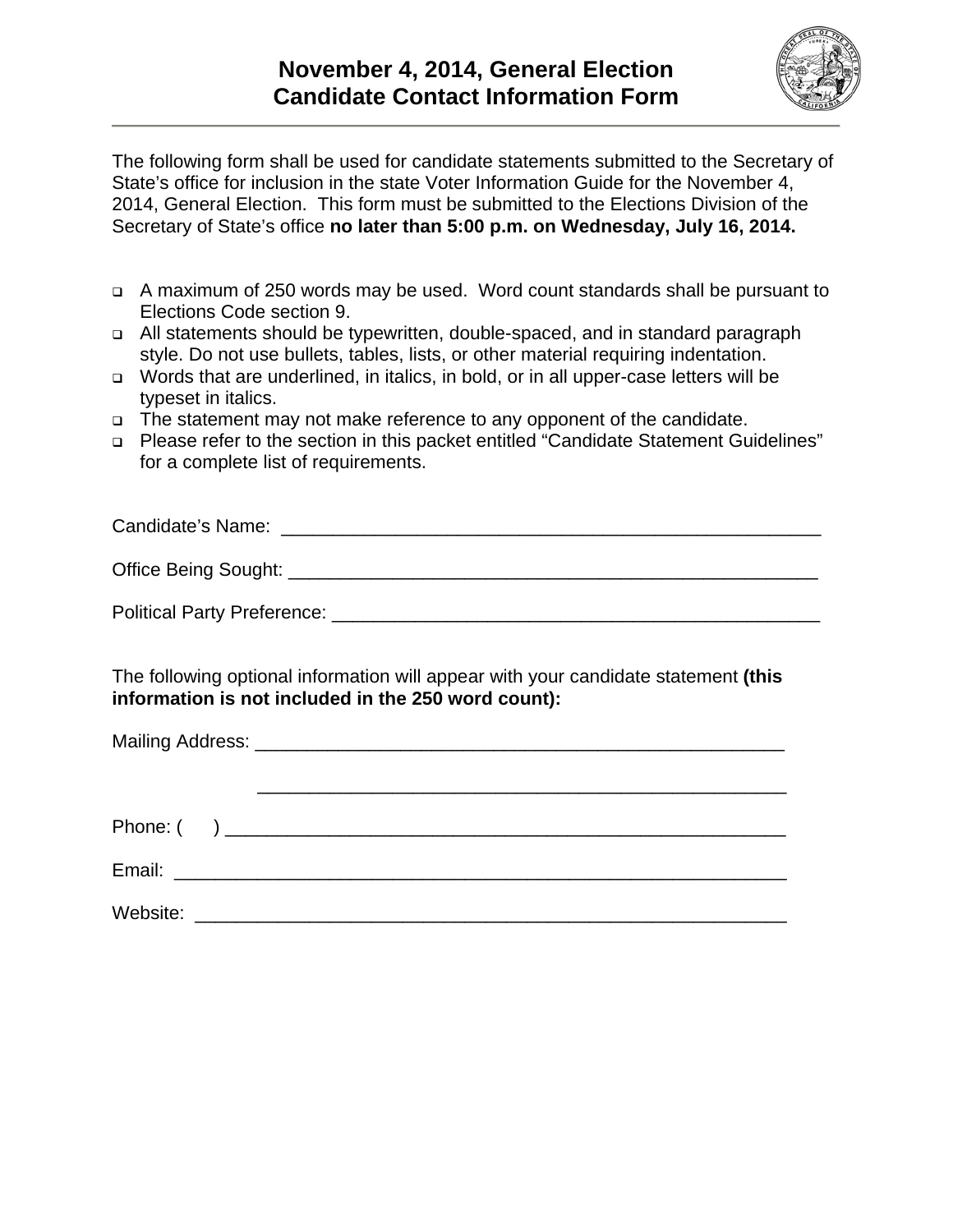## **November 4, 2014, General Election Candidate Statement and Checklist Form**

| Candidate's Name: The Candidate's Name: |  |  |
|-----------------------------------------|--|--|
|                                         |  |  |
| <b>Political Party Preference:</b>      |  |  |

Please sign and attach this form to the Candidate Statement.

I, the undersigned author of the attached candidate statement hereby declare that I have read, fully understand, and will comply with the requirements contained in this packet and that the candidate statement submitted herewith is true and correct to the best of my knowledge.

| Candidate Signature | Date |  |
|---------------------|------|--|

# **CHECKLIST**

Candidate Statement (typewritten and double-spaced)

**Q** Candidate Contact Information Form

Signed Candidate Statement and Checklist Form

Check or Money Order payable to the *Secretary of State*

| <b>IMPORTANT: Person to Contact Regarding Candidate Statement</b>                                                                                                                                                              |  |  |
|--------------------------------------------------------------------------------------------------------------------------------------------------------------------------------------------------------------------------------|--|--|
| The following information for the candidate's contact person is critical to ensure communication between the candidate<br>and Elections Division staff. This information will not appear in the state Voter Information Guide: |  |  |
|                                                                                                                                                                                                                                |  |  |
|                                                                                                                                                                                                                                |  |  |
|                                                                                                                                                                                                                                |  |  |
|                                                                                                                                                                                                                                |  |  |